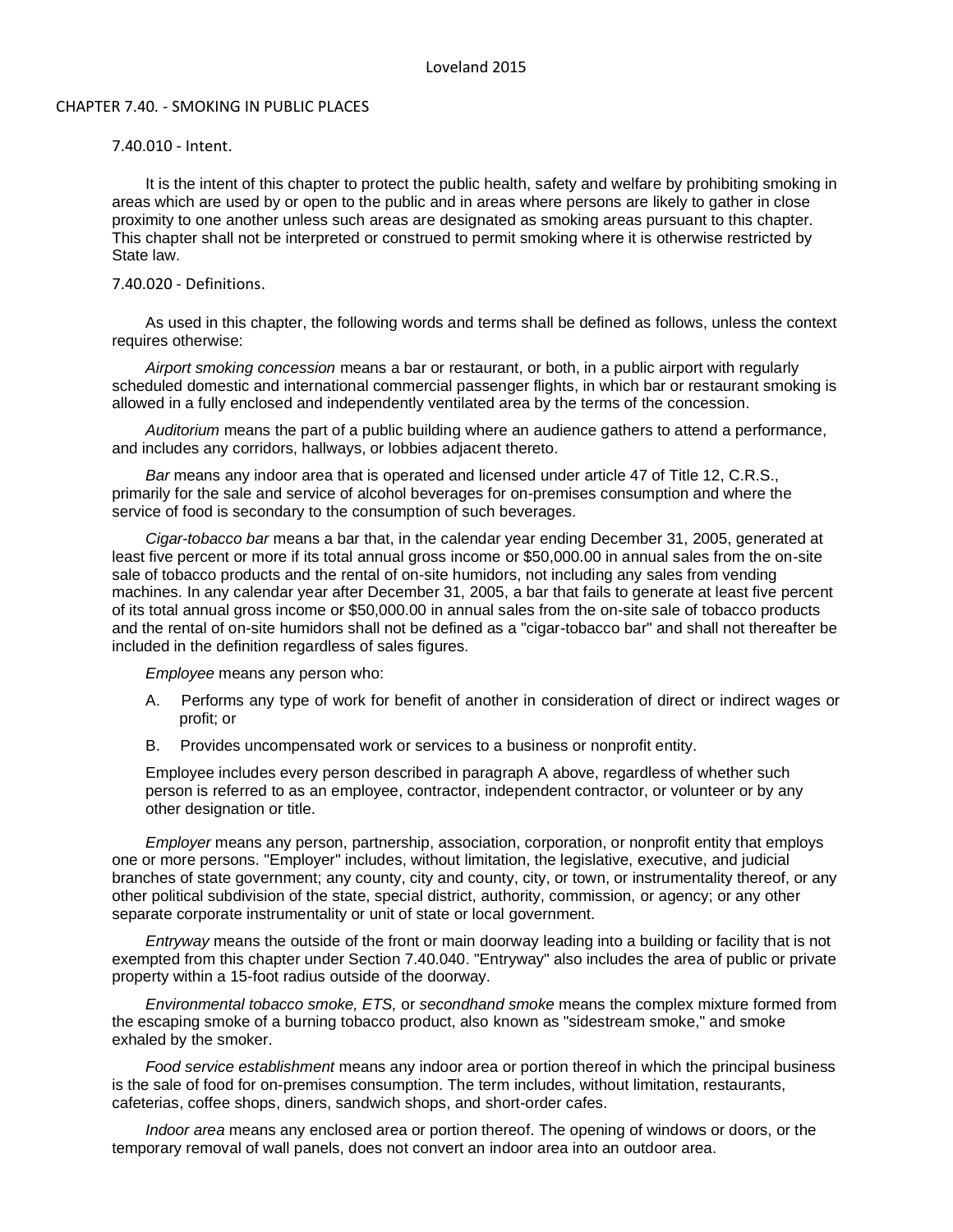*Marijuana* means all parts of the plant of the genus cannabis whether growing or not, the seeds thereof, the resin extracted from any part of the plant, and every compound, manufacture, salt, derivative, mixture, or preparation of the plant, its seeds, or its resin, including marijuana concentrate.

*Person* means any individual, corporation, government, or governmental subdivision or agency, business trust, estate, trust, limited liability company, partnership, association, or other legal entity.

*Personal property* includes money, goods, chattels, things in action and evidences of debt.

*Public building* means any building owned or operated by:

- 1. The state, including the legislative, executive, and judicial branches of state government;
- 2. Any county, city and county, city, or town, or instrumentality thereof, or any other political subdivision of the state, a special district, an authority, a commission, or an agency; or
- 3. Any other separate corporate instrumentality or unit of state or local government.

*Public meeting* means any meeting open to the public pursuant to part 4 of article 6 of title 24, C.R.S., or any other law of this state.

*Smoke-free work area* means an indoor area in a place of employment where smoking is prohibited under this chapter.

*Smoking* means the burning of a lighted cigarette, cigar, pipe, or any other matter or substance that contains tobacco including, without limitation, marijuana.

*Tobacco* means cigarettes, cigars, cheroots, stogies, and periques; granulated, plug cut, crimp cut, ready rubbed, and other smoking tobacco; snuff and snuff flour; cavendish; plug and twist tobacco; finecut and other chewing tobacco; shorts, refuse scraps, clippings, cuttings, and sweepings of tobacco; and other kinds and forms of tobacco, prepared in such manner as to be suitable for chewing or for smoking in a cigarette, pipe, or otherwise, or both for chewing and smoking. "Tobacco" also includes cloves, marijuana, and any other plant matter or product that is packaged for smoking.

*Tobacco business* means a sole proprietorship, corporation, partnership, or other enterprise engaged primarily in the sale, manufacture, or promotion of tobacco, tobacco products, or smoking devices or accessories, either at wholesale or retail, and in which the sale, manufacture, or promotion of other products is merely incidental.

*Work area* means an area in a place of employment where one or more employees are routinely assigned and perform services for or on behalf of their employer.

(Ord. 5839 § 2, 2013)

7.40.030 - General smoking restrictions.

- A. Except as provided in Section 7.40.040 and in order to reduce the levels of exposure to environmental tobacco smoke, smoking shall not be permitted and no person shall smoke in any indoor area, including, but not limited to:
	- 1. Public meeting places;
	- 2. Elevators;
	- 3. Government-owned or -operated means of mass transportation, including, but not limited to, buses, vans, and trains;
	- 4. Taxicabs and limousines;
	- 5. Grocery stores;
	- 6. Gymnasiums;
	- 7. Jury waiting and deliberation rooms;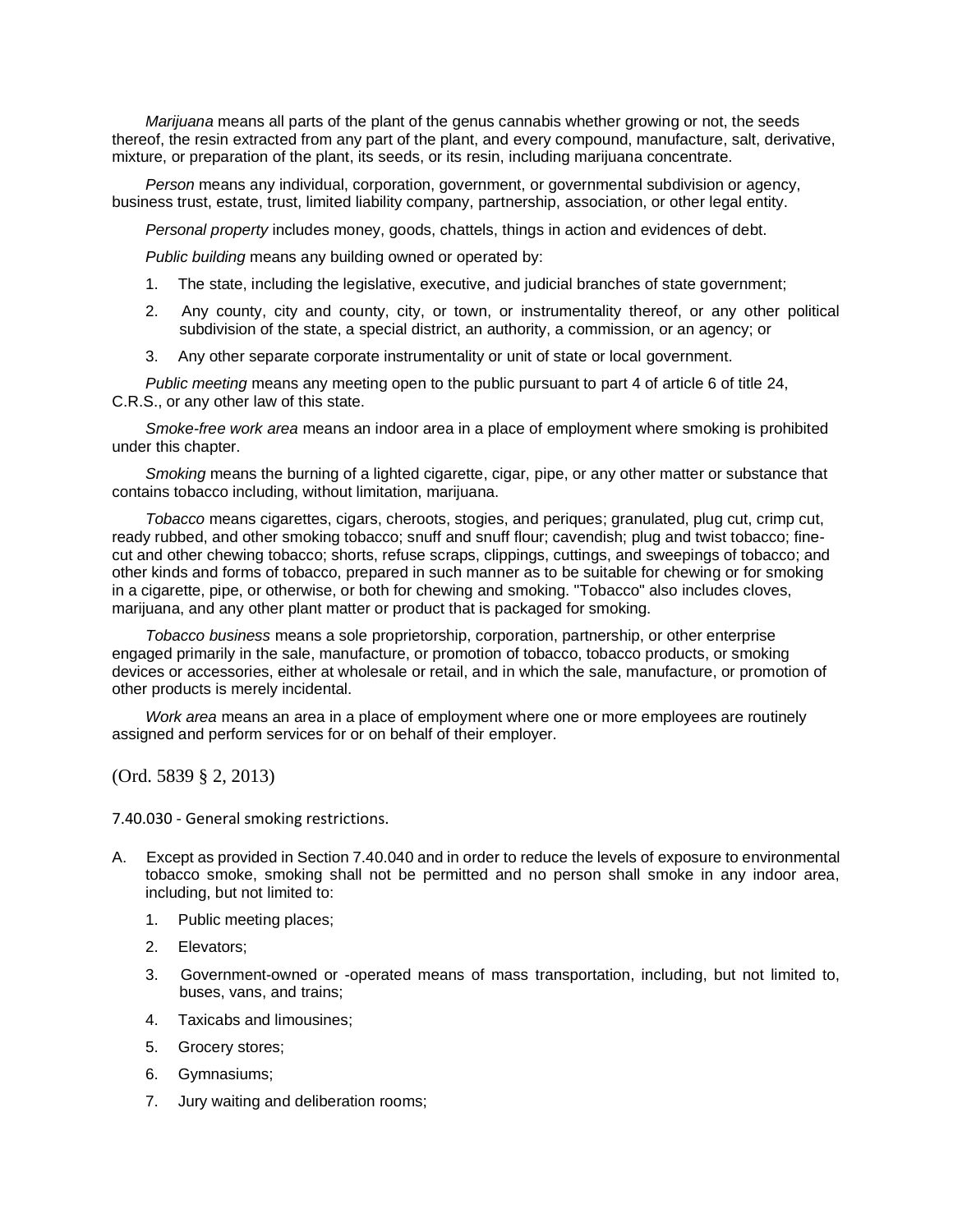- 8. Courtrooms;
- 9. Child day care facilities;
- 10. Health care facilities including hospitals, health care clinics, doctor's offices, and other health care related facilities;
- 11. a. Any place of employment that is not exempted.
	- b. In the case of employers who own facilities otherwise exempted from this chapter, each such employer shall provide a smoke-free work area for each employee requesting not to have to breathe environmental tobacco smoke. Every employee shall have a right to work in an area free of environmental tobacco smoke.
- 12. Food service establishments;
- 13. Bars;
- 14. Limited gaming facilities and any other facilities in which any gaming or gambling activity is conducted;
- 15. Indoor sports arenas;
- 16. Restrooms, lobbies, hallways, and other common areas in public and private buildings, condominiums, and other multiple-unit residential facilities;
- 17. Restrooms, lobbies, hallways, and other common areas in hotels and motels, and in at least 75 percent of the sleeping quarters within a hotel or motel that are rented to guests;
- 18. Bowling alleys;
- 19. Billiard or pool halls;
- 20. Facilities in which games of chance are conducted;
- 21. The common areas of retirement facilities, publicly owned housing facilities, and nursing homes, not including any resident's private residential quarters;
- 22. Public buildings;
- 23. Auditoria;
- 24. Theaters;
- 25. Museums;
- 26. Libraries;
- 27. To the extent not otherwise provided in C.R.S. § 25-14-103.5, public and nonpublic schools;
- 28. Other educational and vocational institutions; and
- 29. The entryways of all buildings and facilities listed in Subsections A.1 to A.28 of this section.
- B. A cigar-tobacco bar shall not expand its size or change its location from the size and location in which it existed as of December 31, 2005. A cigar-tobacco bar shall display signage in at least one conspicuous place and at least four inches by six inches in size stating: "Smoking allowed. Children under 18 years of age must be accompanied by a parent or guardian."

## 7.40.035 - Specific smoking restrictions for city-owned property.

In order to reduce the levels of exposure to environmental tobacco smoke, smoke or aerosol generated from electronic smoking deices, and secondhand smoke, smoking shall not be permitted and no person shall smoke in any indoor area of any property belonging to the City of Loveland or within 15 feet from any entry way of any property belonging to the City of Loveland. For purposes of this section, "smoking" shall mean the act of burning, heating, or activation of any device, including, but not limited to, a cigarette, cigar, pipe, hookah, or electronic smoking device, electronic cigarette, vape pen, e-hookah or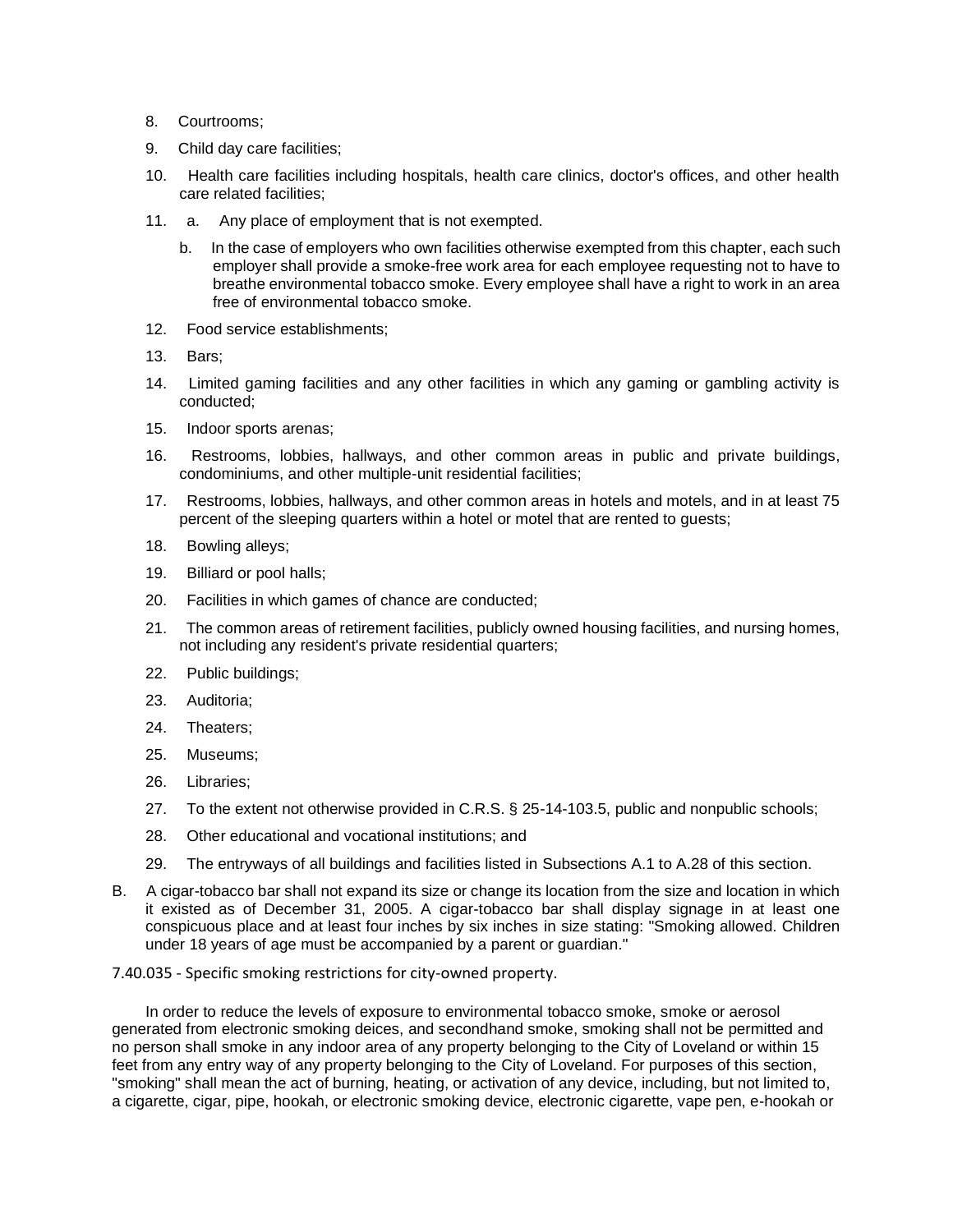similar device by any other product name or descriptor, that results in the release of smoke, vapors or aerosol when the apparent or usual purpose of the burning, heating or activation of the device is human inhalation.

(Ord. 6029 § 1, 2016)

7.40.040 - Exceptions to smoking restrictions.

- A. Except as is provided in Section 7.40.045, this chapter shall not apply to:
	- 1. Private homes, private residences, and private automobiles; except that this chapter shall apply if any such home, residence, or vehicle is being used for child care or day care or if a private vehicle is being used for the public transportation of children or as part of health care or day care transportation;
	- 2. Limousines under private hire;
	- 3. A hotel or motel room rented to one or more guests if the total percentage of such hotel or motel rooms in such hotel or motel does not exceed 25 percent;
	- 4. Any retail tobacco business;
	- 5. A cigar-tobacco bar;
	- 6. An airport smoking concession;
	- 7. The outdoor area of any business;
	- 8. A place of employment that is not open to the public and that is under the control of an employer that employs three or fewer employees;
	- 9. A private, nonresidential building on a farm or ranch, as defined in C.R.S. § 39-1-102, that has annual gross income of less than \$500.00; or
	- 10. The retail floor plan, as defined in C.R.S. § 12-47.1-509, or a licensed casino.

(Ord. 5839 § 3, 2013)

7.40.045 - Marijuana smoking restrictions.

- A. In addition to the smoking restrictions of Section 7.40.030 and notwithstanding the exceptions to smoking restrictions provided in Section 7.40.040, it shall be unlawful for any person to openly and publicly smoke marijuana within any enclosed area.
- B. As used in this section, the following words and terms shall have the following meanings:
	- 1. *"Enclosed area"* shall mean a permanent or semi-permanent area covered and surrounded on all sides and the temporary opening of windows or the temporary removal of wall or ceiling panels shall not convert that area into an unenclosed area or space.
	- 2. *"Openly"* shall mean occurring or existing in a manner that is unconcealed, undisguised, or obvious.
	- 3. *"Publicly"* shall mean occurring or existing in a public place or occurring or existing in any outdoor location where the consumption of marijuana is clearly observable from a public place.
	- 4. *"Public place"* shall mean a place to which the public or a substantial number of the public have access and shall include, without limitation: public sidewalks, trails, streets and highways; public transportation facilities and vehicles; schools; places of amusement; parks, playgrounds and other outdoor recreational areas; and the common areas of public and private buildings and facilities.